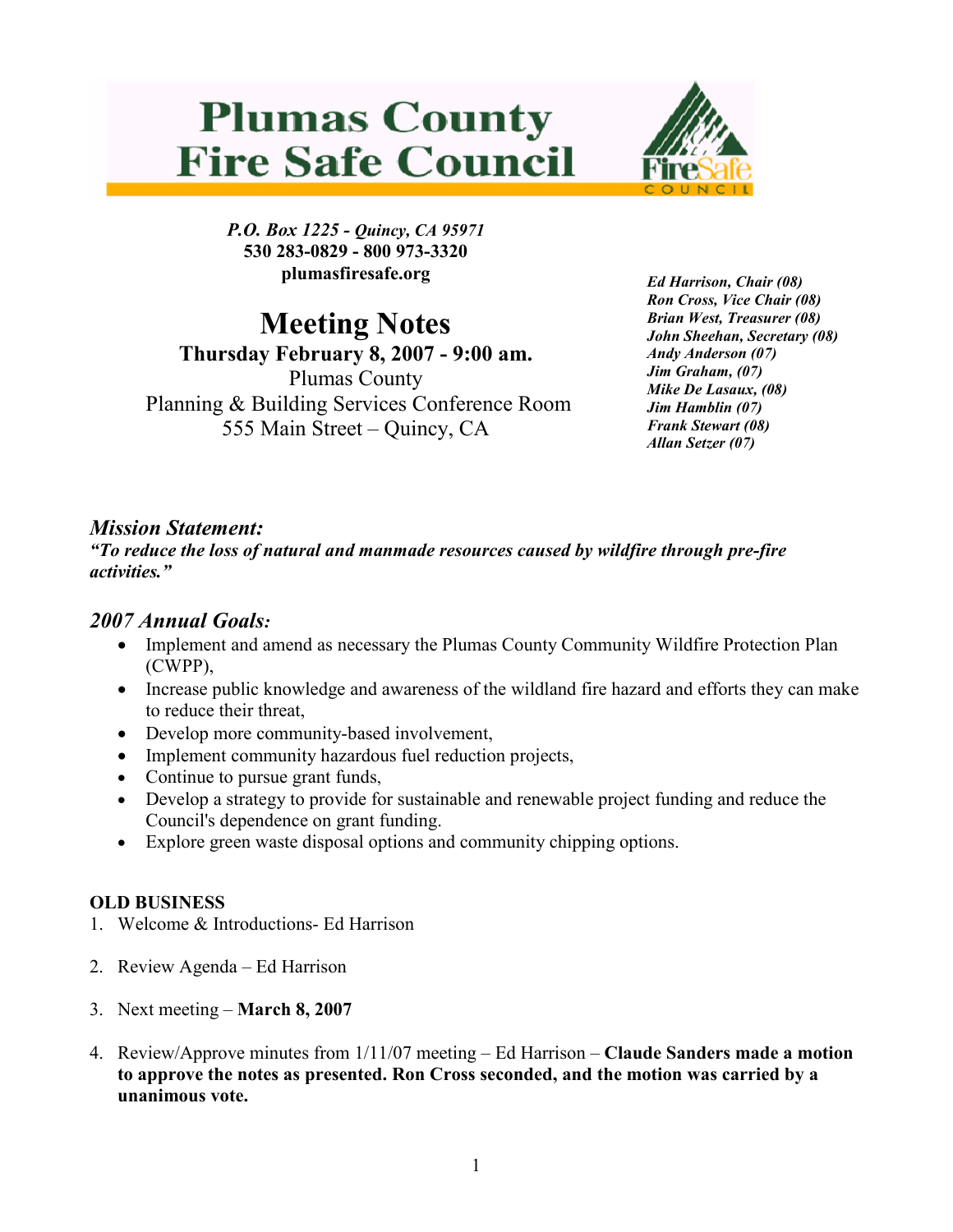- 5. Public Comment Ed Harrison None
- 6. Status update of Current Grants. (Refer to Grant Summary Sheets)
	- A. PC FSC 02- 9 NS AQMD Chipping in lieu of burning –John Sheehan Nothing New to Report.
	- B. PC FSC 03- 6 & 7 Cromberg HFR 350 acres John Sheehan Project is competed.
	- C. PC FSC  $03 12 \& 13$  Elderly/Disabled Defensible Space John Sheehan **Project is** competed.
	- D. PC FSC 04-1, 2, & 8 C Road HFR 117 acres John Sheehan Harvesting is completed, some additional treatment remains.
	- E. PC FSC 04-4  $\&$  12 Canyon Dam HFR 900 acres– John Sheehan **Nothing New to** Report.
	- F. PC FSC 04-6 County Stewardship Proposal John Sheehan Nothing New to Report.
	- G. PC FSC 06-7 PC FSC Council Coordination John Sheehan Eight grant proposals are being developed. 4 for Title III, 2 for CA FSC & 2 for CDF prop 40. Work continues with website updates, sharing of firesafe information, press releases & associated grant activities.
	- H. PC FSC 05-2 & 6 Whitehawk HFR- 121 acres John Sheehan Pew Forest Products was selected as the contractor to accomplish the treatments.
	- I. PC FSC 05-3 & 7 Greenhorn HFR 30 acres John Sheehan Nothing New to Report.
	- J. PC FSC 05-4  $& 8$  Grizzly Ck. HFR- 128 acres John Sheehan RPF Windward reported that NEPA is being reviewed and that he expects the Request for Proposals to be out soon.
	- K. PC FSC 06-1  $\& 8$  West Almanor Community Club HFR 11 acres -John Sheehan **Ron** Vernon, a LTO from Susanville, was selected as the contractor for the project.
	- L. PC FSC 03-1, 05-5, 06-2  $& 5$  Eastern Plumas HFR 175 acres John Sheehan **Project** layout and collection of landowner agreements continues.
	- M. PC FSC 06-3  $\& 9$  Massack HFR 160 acres -John Sheehan **Nothing New to Report.**
	- N. PC FSC 06-4 & 10 Little Grass Valley HFR 111 acres John Sheehan Awaiting funds and a contract from PNF.
	- O. PC FSC 06-6 La Porte Pines HFR 75 acres -John Sheehan Awaiting funds and a contract from PNF.
- 7. Status update of Current Grant Proposals.
	- A. Indian Valley HFR-200 acres CA FSC & Title III Proposal submitted to CA FSC Clearinghouse. Title III request being prepared.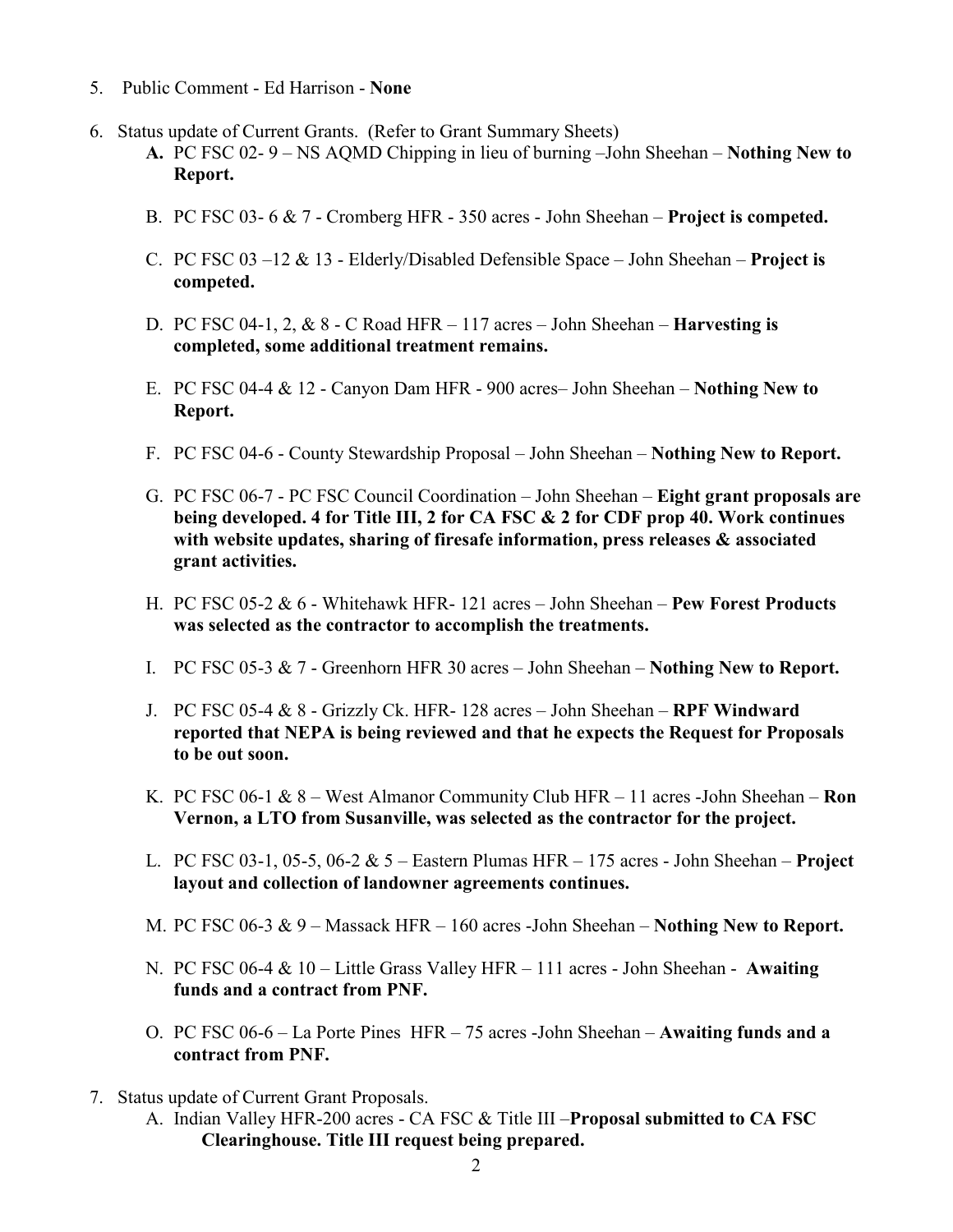- B. Elderly Disabled Defensible Space 75 CA FSC & Title III Proposal submitted to CA FSC Clearinghouse. Title III request being prepared.
- C. Thompson Valley HFR 100 acres CDF Prop 40 & Title III Proposal submitted to CDF Butter ranger Unit. Title III request being prepared.
- D. PC FSC Coordination Title III Title III request being prepared.
- 8. HFQLG –HFR project overview/relation to communities' opportunities Project mapping integration involving USFS, CDF and Fire Safe Council - PNF's fuel reduction out year program of work – Michael Condon – Nothing New to Report.
- 9. Implementation of the Plumas County Community Wildfire Protection Plan (CWPP) Jim Graham – Jim met with Darren Read of CDF Butte RU and County Counsel on the issue of driveway language. Darren pointed out that in CA all driveways must be Fire Safe, and that the 150 foot measurement is for triggering a turnaround and driveways over 300 feet need turnouts. As a minimum, all driveways (regardless of length) should comply with requirements for width, vegetation clearance, payload and slope.
- 10. Committee report on recommendations for fuel reduction treatment areas of public lands around communities, beyond HFQLG. – Frank Stewart – Nothing New to Report.
- 11. PC FSC Board Nominating Committee Report– Ed Harrison Currently PC FSC By-Laws limit Board Members to two consecutive terms. That would make 3 of the current members unable to be re-elected. Jim Hamblin made a motion to revise our By-Laws that so that a Director could serve consecutive full terms. Brian West Seconded and the motion was carried by a Board vote of 7 yes and 0 noes. Ron Cross then made a motion to change our By-Laws from requiring a written vote to a voice vote for electing Directors. Brian West Seconded and the motion was carried by a Board vote of 7 yes and 0 noes.

The following members were then elected to the Board of Directors for the 2007 & 2008 terms: Ed Harrison, Ron Cross, Brian West, John Sheehan, Mike De Lasaux, Frank Stewart, Dale Meese, & Allan Setzer.

The Board of Directors then elected Officers for 2007, they are: Ed Harrison- Chair, Ron Cross – Vice Chair, Brian West-Treasurer, and John Sheehan- Secretary.

12. Defensible Space on Public Lands – Jason Moghaddas A small group got together and, using the new County GIS mapping tool, identified about 10 parcels in the Quincy area that have structures located within less than 100 feet of the Plumas NF Boundary. Dennis Miller will identify additional properties in other communities administered by the Mt. Hough Randger District. Then FSC and Mt. Hough Ranger District personnel will contact the landowners to determine their interest in having the public lands treated to obtain the required 100 feet of defensible space.